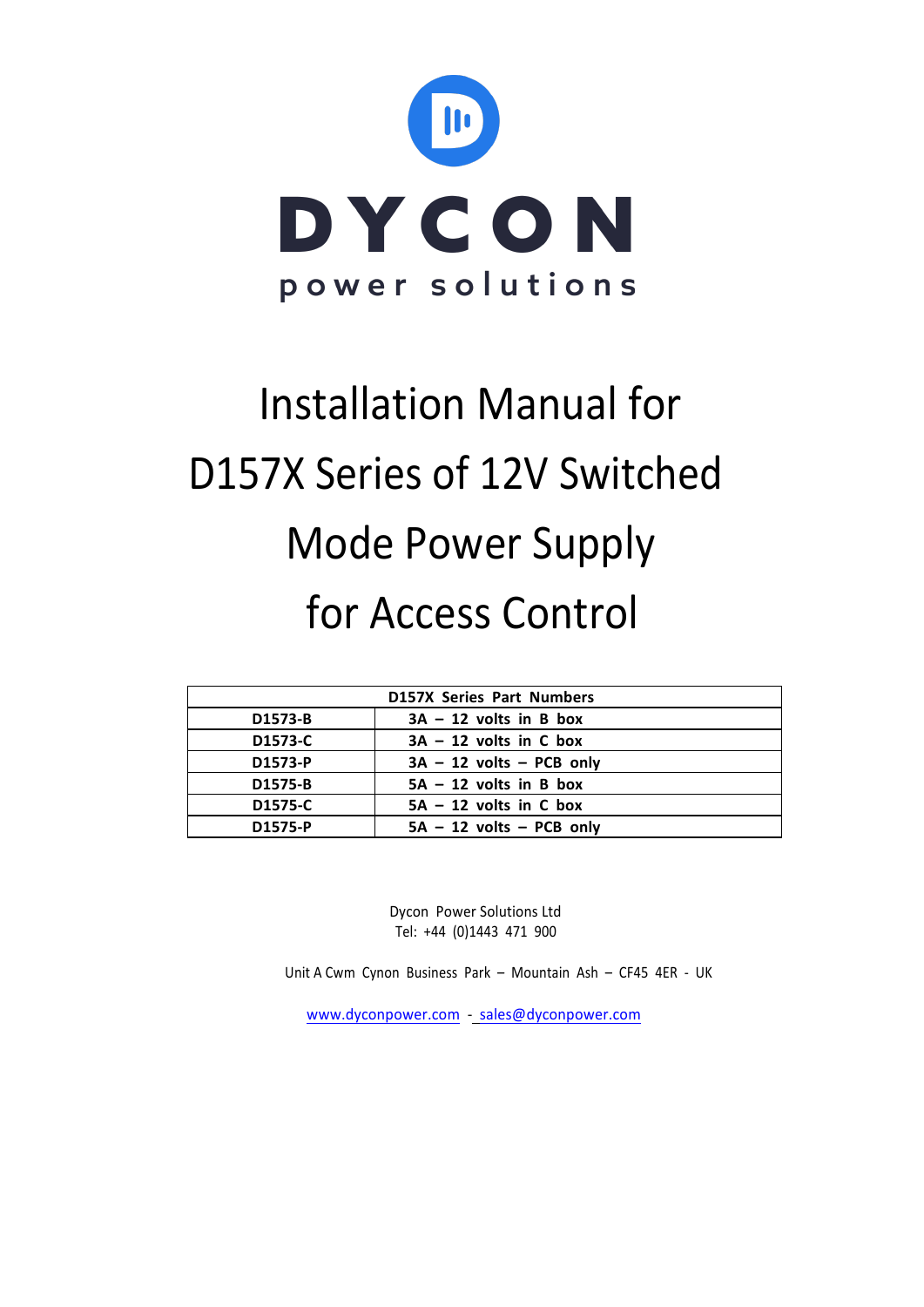## **Overview**

The Dycon D157X Series of power supplies are switched mode power supplies with a normally closed voltage-free output for signalling status and serviceability of the unit.

The power supplies all provide a nominal 12V when powered from a 230V AC supply.

The power supplies have the following features:

- On/Off power switching control input with pull-up, compatible with voltage-free contacts
- Jumper for selecting inverted or normal power switching input operation
- ON (OK) LED display indicating normal operation and On/Off switching status
- Inductive and capacitive load switching surge protection and snubbing
- Electronic overload protection with automatic reset
- Highly efficient power conversion better than 84% at full load

The switched output is designed for highly inductive loads such as access control door strikes and locks and is protected from high voltage back-EMF spikes.

#### **Layout D1575**

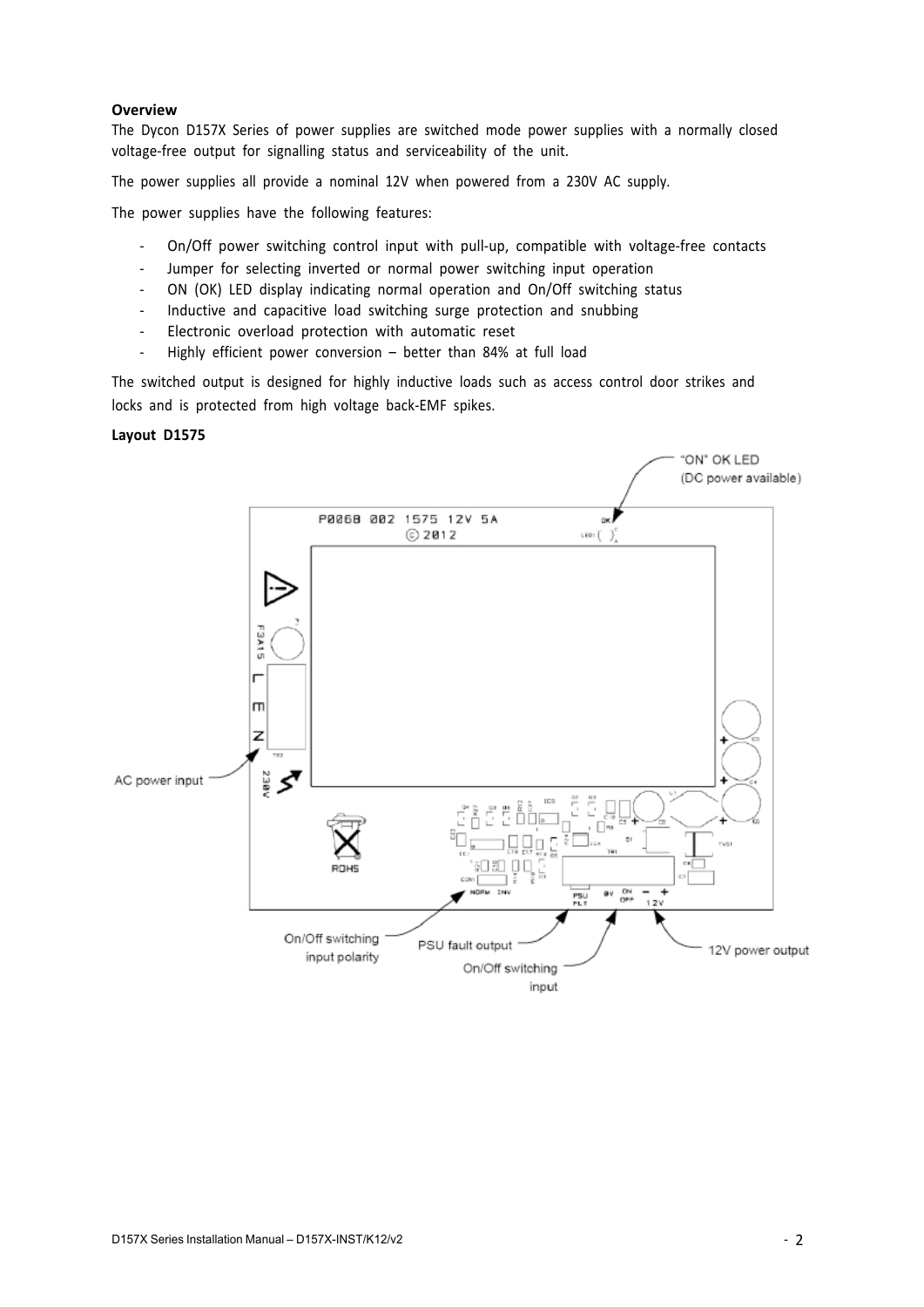## **Layout D2473**



## **Installation**

Mount the metal enclosure onto the wall.

Connect the Live, Earth and Neutral terminals to an un-switched fused spur.

Connect the On/Off switching control to the control unit. Select the mode of operation using the jumper (see below).

Connect the Normally Closed relay output to the monitoring equipment used to report and signal equipment faults.

Connect the 12v power output to the system.

Switch on the AC supply and confirm that the AC OK LED is lit.

# **External Power Supply (AC Supply)**

The power supply has a three-way terminal block for Live, Earth and Neutral connections. When supplied boxed, earth is connected to the metal enclosure and the lid earthed with a flying push-fit lead.

## **ON/OFF Input**

This input is 30V tolerant and 5V logic compatible. It has an internal 100K resistor pull-up connected to 5V and is designed to work with 5V logic outputs, NO and NC voltage-free contacts and open collector outputs.

If the ON/OFF input is left unconnected when the jumper is in the NORM position, the power supply will be switched on.

Switching examples are shown on page 4.